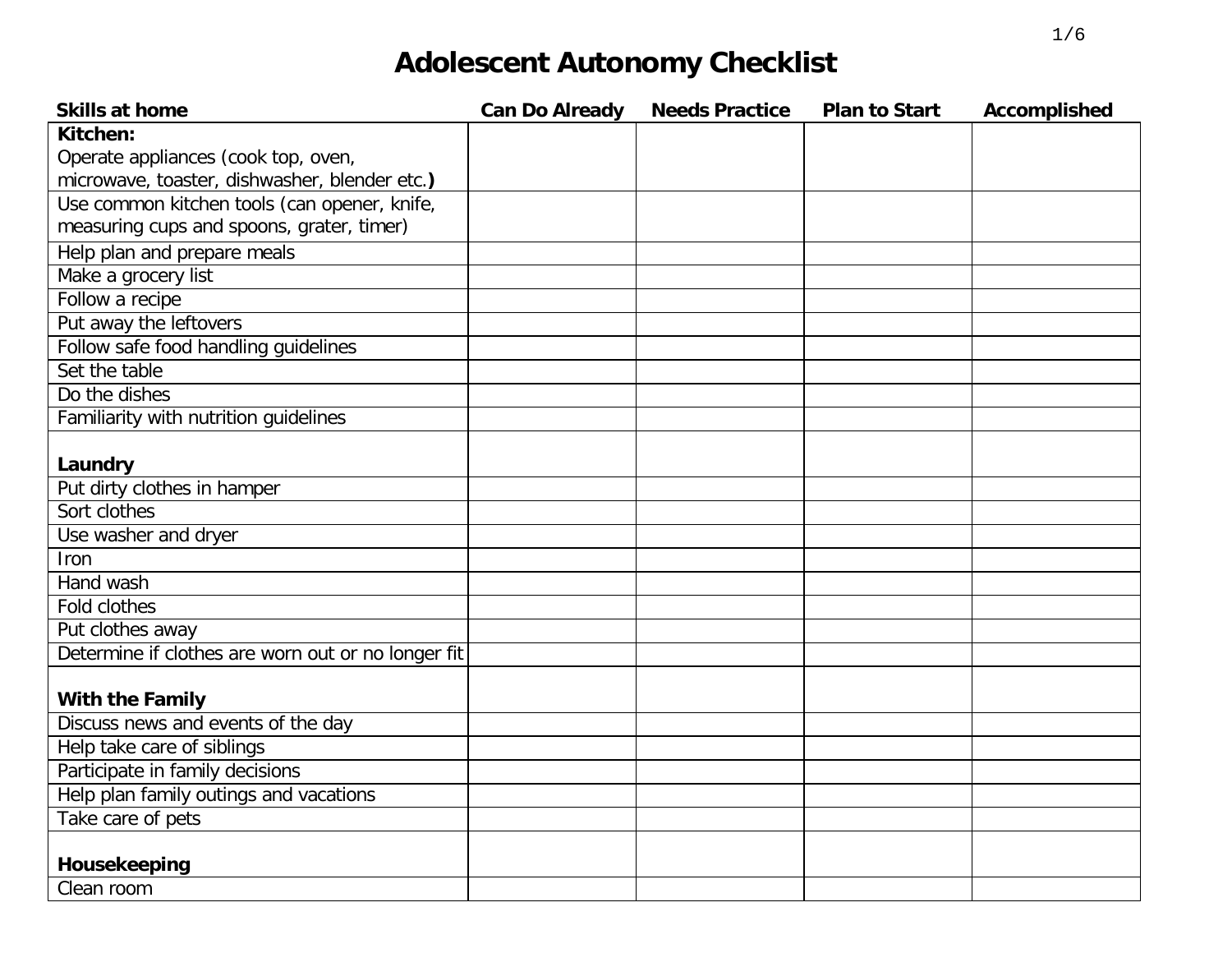# 2/6 **Adolescent Autonomy Checklist, Cont'd.**

| <b>Skills at Home</b>                        | <b>Can Do Already</b> | <b>Needs Practice</b> | <b>Plan to Start</b> | Accomplished |
|----------------------------------------------|-----------------------|-----------------------|----------------------|--------------|
| Housekeeping, Cont'd.                        |                       |                       |                      |              |
| Make the bed/change the bed                  |                       |                       |                      |              |
| Choose decorations for room                  |                       |                       |                      |              |
| Minor repairs (change light bulbs, repair or |                       |                       |                      |              |
| assemble toys)                               |                       |                       |                      |              |
| Basic sewing/mending skills                  |                       |                       |                      |              |
| Take out the trash                           |                       |                       |                      |              |
| Sort recycling                               |                       |                       |                      |              |
|                                              |                       |                       |                      |              |
| Gardening                                    |                       |                       |                      |              |
| Plan and plant a garden                      |                       |                       |                      |              |
| Mow/water the lawn                           |                       |                       |                      |              |
| Weed the garden                              |                       |                       |                      |              |
| Learn appropriate use of garden tools        |                       |                       |                      |              |
| Harvest and know what to do with produce     |                       |                       |                      |              |
|                                              |                       |                       |                      |              |
| <b>Emergency</b>                             |                       |                       |                      |              |
| Know community emergency telephone numbers   |                       |                       |                      |              |
| Know where candles and flashlights are       |                       |                       |                      |              |
| Use a fire extinguisher                      |                       |                       |                      |              |
| Know how to turn water off                   |                       |                       |                      |              |
| Plan fire exits and emergency                |                       |                       |                      |              |
| procedures                                   |                       |                       |                      |              |
| Know where extra house key is located        |                       |                       |                      |              |
| Know which neighbors you can ask for help    |                       |                       |                      |              |
| Unclog the sink or toilet                    |                       |                       |                      |              |
|                                              |                       |                       |                      |              |
| <b>Personal Skills</b>                       |                       |                       |                      |              |
| Use the phone                                |                       |                       |                      |              |
| Have a house key                             |                       |                       |                      |              |
| <b>Budget allowance</b>                      |                       |                       |                      |              |
| Go shopping                                  |                       |                       |                      |              |
| Have privacy in the bathroom                 |                       |                       |                      |              |
| Manage personal grooming (shampoo, bath,     |                       |                       |                      |              |
| shower)                                      |                       |                       |                      |              |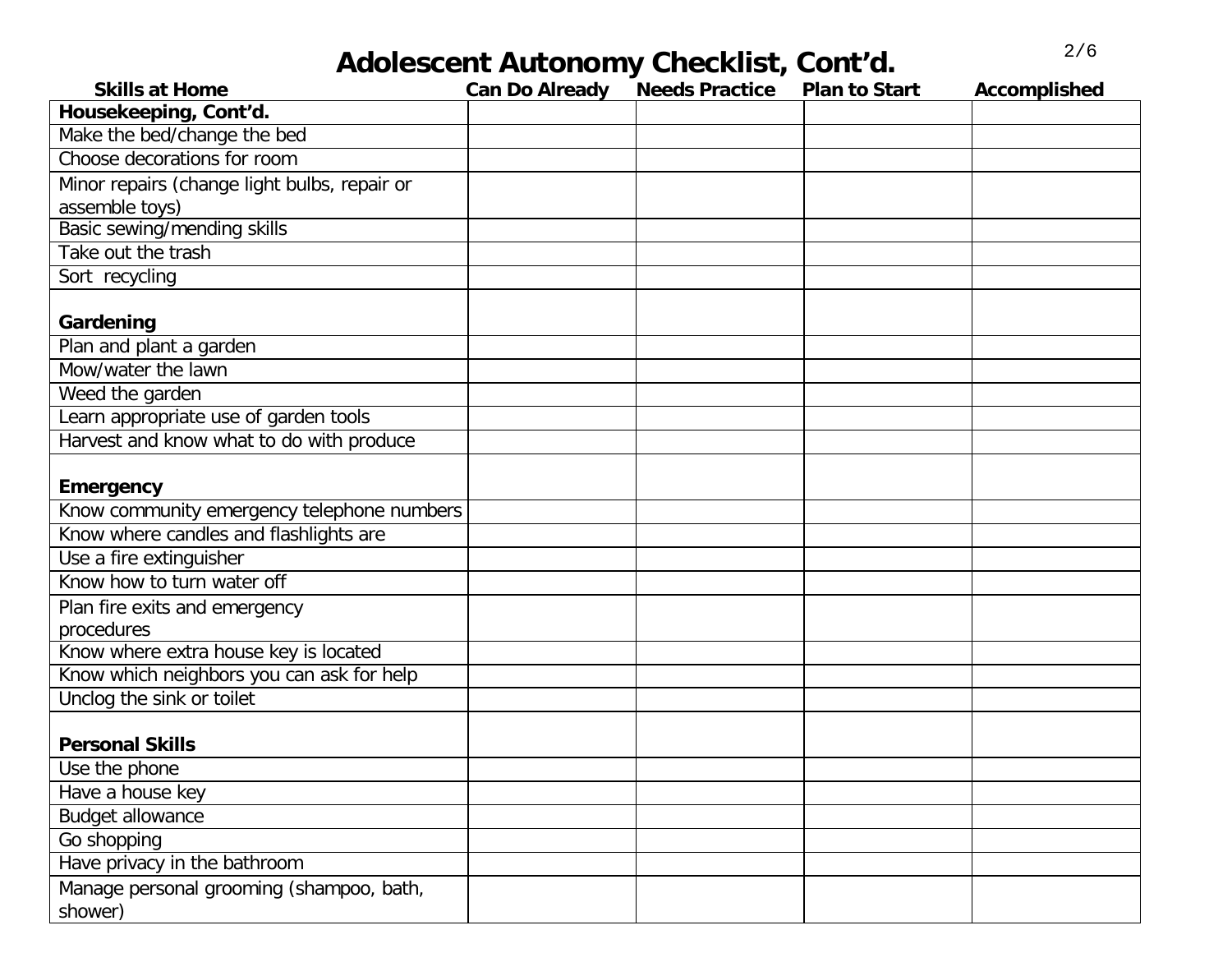## 3/6 **Adolescent Autonomy Checklist, Cont'd.**

| <b>Skills at Home</b>                           | <b>Can Do Already Needs Practice</b> | <b>Plan to Start</b> | Accomplished |
|-------------------------------------------------|--------------------------------------|----------------------|--------------|
| Personal Skills, Cont'd.                        |                                      |                      |              |
| Get a haircut                                   |                                      |                      |              |
| Choose appropriate clothes to wear              |                                      |                      |              |
| Know how to pack for a trip, camp, or visit     |                                      |                      |              |
|                                                 |                                      |                      |              |
| <b>Health Care Skills</b>                       |                                      |                      |              |
| <b>Understand health status</b>                 |                                      |                      |              |
| Be aware of existence of medical records,       |                                      |                      |              |
| diagnosis information, etc.                     |                                      |                      |              |
| Prepare questions for doctors, nurses,          |                                      |                      |              |
| therapists                                      |                                      |                      |              |
| Respond to questions from doctors, nurses,      |                                      |                      |              |
| therapists                                      |                                      |                      |              |
| Know medications and what they're for           |                                      |                      |              |
| Get a prescription filled/refilled              |                                      |                      |              |
| Keep a calendar/ phone schedule                 |                                      |                      |              |
| of doctor, dentist appointments                 |                                      |                      |              |
| Know height, weight, birthdate                  |                                      |                      |              |
| Learn how to read a thermometer                 |                                      |                      |              |
| Know health emergency telephone numbers         |                                      |                      |              |
| Know medical coverage numbers                   |                                      |                      |              |
| Obtain sex education materials/birth control if |                                      |                      |              |
| indicated                                       |                                      |                      |              |
| Discuss role in health maintenance              |                                      |                      |              |
| Have genetic counseling if appropriate          |                                      |                      |              |
| Discuss drugs and alcohol with family           |                                      |                      |              |
| Make contact with appropriate                   |                                      |                      |              |
| community advocacy organizations                |                                      |                      |              |
| Take care of own menstrual needs and keep a     |                                      |                      |              |
| record of monthly periods                       |                                      |                      |              |
|                                                 |                                      |                      |              |
| <b>Community Skills</b>                         |                                      |                      |              |
| Get around the city (pedestrian skills,         |                                      |                      |              |
| asking directions, phone navigation)            |                                      |                      |              |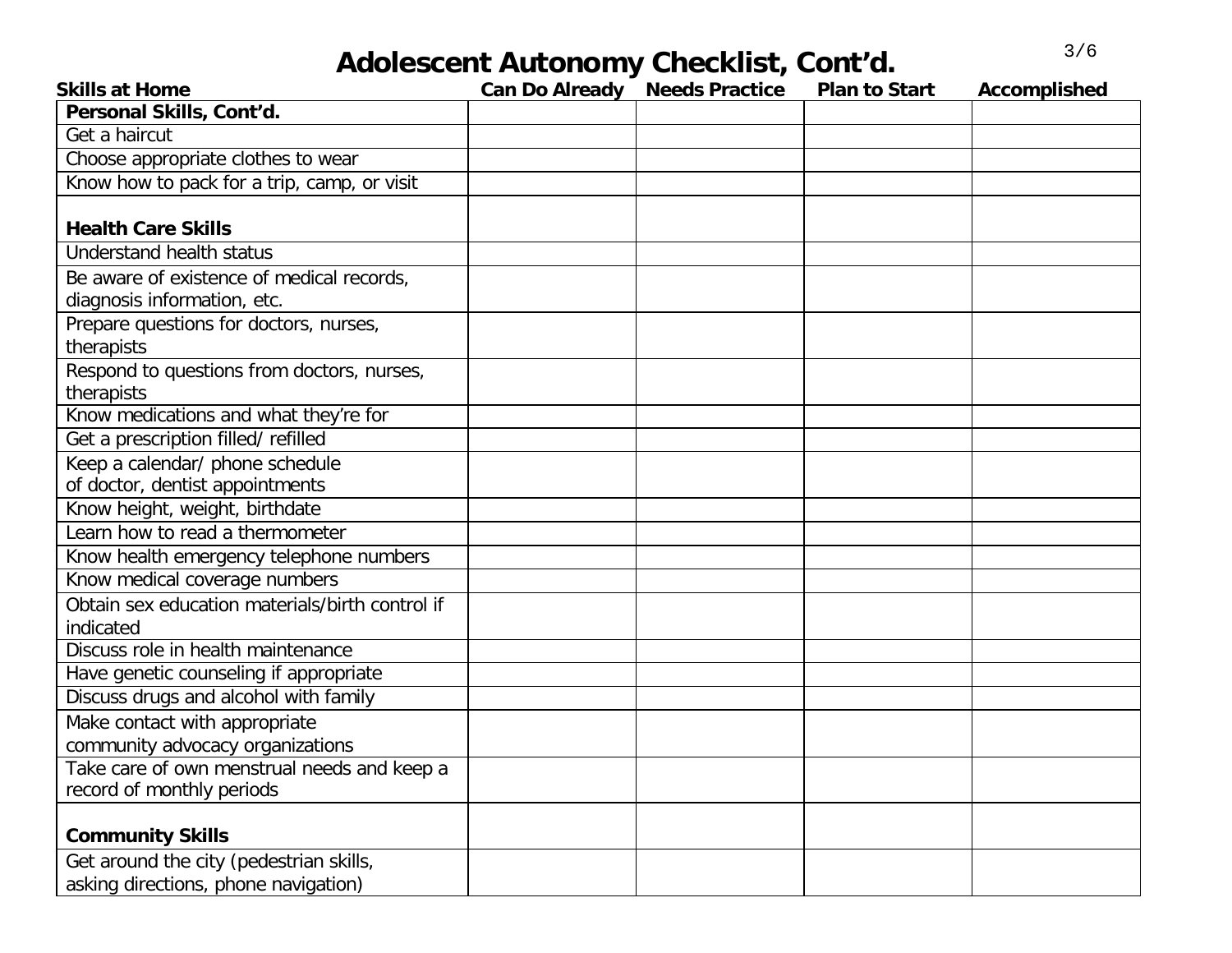### **Adolescent Autonomy Checklist, Cont'd.**

| <b>Skills At Home</b>                              | <b>Can Do Already Needs Practice</b> | <b>Plan to Start</b> | Accomplished |
|----------------------------------------------------|--------------------------------------|----------------------|--------------|
| <b>Community Skills, Cont'd.</b>                   |                                      |                      |              |
| Get around the city (pedestrian skills, asking     |                                      |                      |              |
| directions)                                        |                                      |                      |              |
| Use public transportation (bus, taxi, lyft, train, |                                      |                      |              |
| medical transport, etc.)                           |                                      |                      |              |
| Locate bathroom in unfamiliar building (i.e.       |                                      |                      |              |
| know how to ask)                                   |                                      |                      |              |
| Know about neighborhood stores and services        |                                      |                      |              |
| Open a bank account                                |                                      |                      |              |
| Know how to use a debit/credit card                |                                      |                      |              |
| Know how to order food/tip at a restaurant         |                                      |                      |              |
| Get a library card                                 |                                      |                      |              |
| Get a driver's license or picture ID               |                                      |                      |              |
| Get a Social Security Card                         |                                      |                      |              |
| <b>Use Post Office</b>                             |                                      |                      |              |
| Volunteer for community events or organizations    |                                      |                      |              |
|                                                    |                                      |                      |              |
| <b>Leisure Time Skills</b>                         |                                      |                      |              |
| Help plan a party or a vacation                    |                                      |                      |              |
| Invite a friend over                               |                                      |                      |              |
| Subscribe to a magazine                            |                                      |                      |              |
| Read a book                                        |                                      |                      |              |
| Regulate TV, phone, and computer use               |                                      |                      |              |
| Go for a walk/ Ride a bike                         |                                      |                      |              |
| Join the Scouts, YMCA/YWCA, 4-H Club, Boys         |                                      |                      |              |
| and Girls club, Campfire, service club etc.        |                                      |                      |              |
| Go to a recreation center or gym                   |                                      |                      |              |
| Go to camp                                         |                                      |                      |              |
| Attend school functions (plays, dances, concerts,  |                                      |                      |              |
| sports)                                            |                                      |                      |              |
| Go to church, temple or mosque                     |                                      |                      |              |
| Keep a calendar of events                          |                                      |                      |              |
| Participate in a sport or club                     |                                      |                      |              |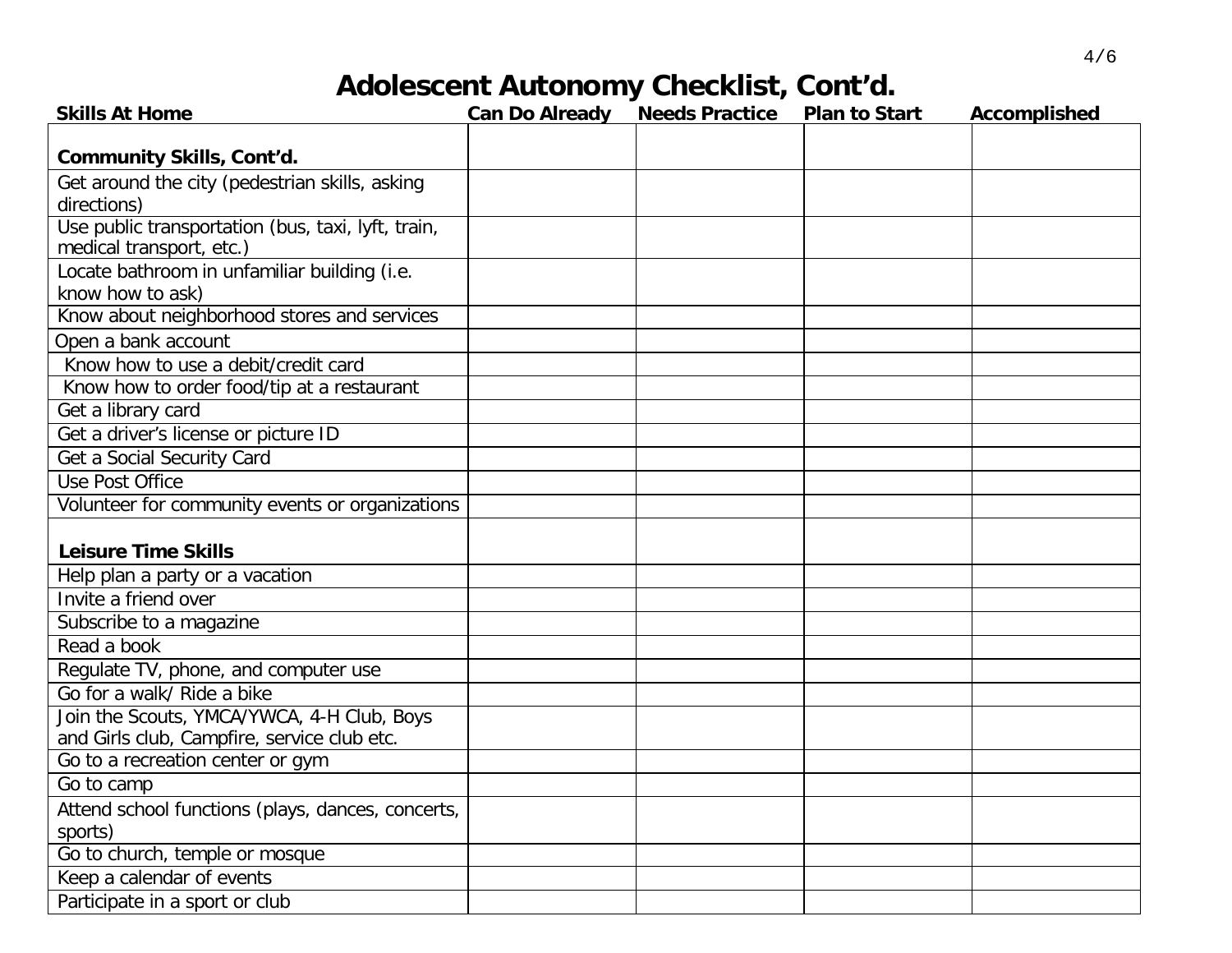### **Adolescent Autonomy Checklist, Cont'd.**

| <b>Skills At Home</b>                                       | <b>Can Do Already Needs Practice</b> | <b>Plan to Start</b> | <b>Accomplished</b> |
|-------------------------------------------------------------|--------------------------------------|----------------------|---------------------|
|                                                             |                                      |                      |                     |
| <b>Skills For The Future -</b>                              |                                      |                      |                     |
| <b>Education</b>                                            |                                      |                      |                     |
| Meet with school Guidance Counselor                         |                                      |                      |                     |
| Check future educational options                            |                                      |                      |                     |
| Learn about scholarships, grants, and loans                 |                                      |                      |                     |
| Explore different majors and career options                 |                                      |                      |                     |
| Have short and long-term goals and plans for                |                                      |                      |                     |
| your life.                                                  |                                      |                      |                     |
| <b>Vocational/Technical Options</b>                         |                                      |                      |                     |
| Contact school Guidance or DD Worker                        |                                      |                      |                     |
| Check on local job opportunities                            |                                      |                      |                     |
| Find out about internships and apprentice                   |                                      |                      |                     |
| programs                                                    |                                      |                      |                     |
| Get information from community colleges                     |                                      |                      |                     |
| Learn how to apply and interview for a job                  |                                      |                      |                     |
|                                                             |                                      |                      |                     |
| <b>Being a Citizen</b>                                      |                                      |                      |                     |
| Know your citizenship status                                |                                      |                      |                     |
| Know how to sort fake news from real news                   |                                      |                      |                     |
| Learn how to vote and exercise your rights                  |                                      |                      |                     |
| Know how to be a good neighbor and to report                |                                      |                      |                     |
| crimes or accidents                                         |                                      |                      |                     |
| <b>Living Arrangements</b>                                  |                                      |                      |                     |
| Be aware of federal housing regulations for the<br>disabled |                                      |                      |                     |
|                                                             |                                      |                      |                     |
| Explore group homes, tenant support apartment               |                                      |                      |                     |
| living, dormitory living, shared and co-housing             |                                      |                      |                     |
| Find out about financial assistance programs                |                                      |                      |                     |
| Learn how to manage money and budget                        |                                      |                      |                     |
| household expenses                                          |                                      |                      |                     |
| Understand leases/mortgages                                 |                                      |                      |                     |